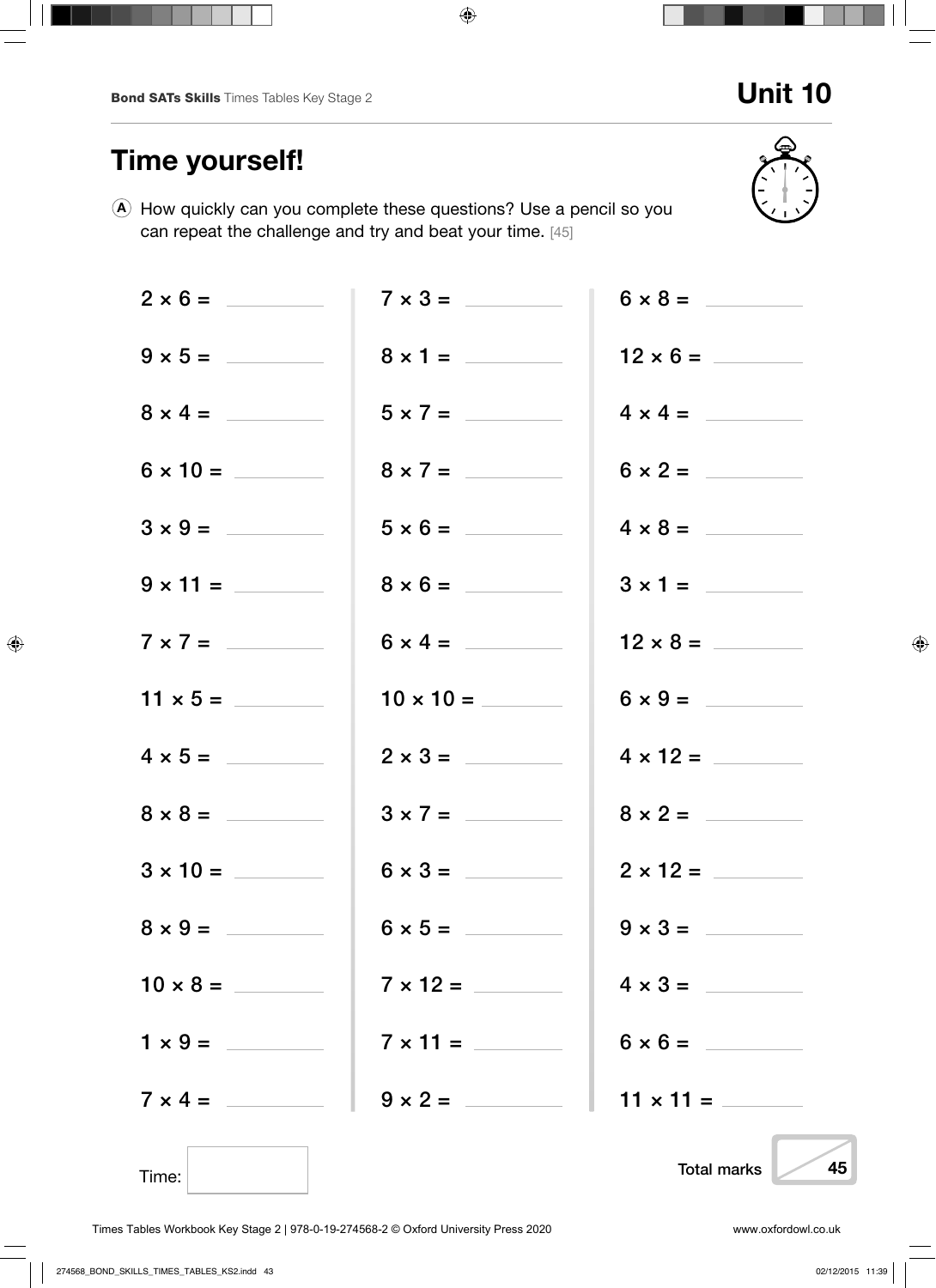Time:



|               | $24 \div 6 =$ 56 $\div 8 =$   |               |
|---------------|-------------------------------|---------------|
|               |                               |               |
|               |                               |               |
| $24 \div 3 =$ | $66 \div 6 =$                 |               |
|               | $80 \div 8 =$                 |               |
| $7 \div 1 =$  |                               |               |
| $36 \div 6 =$ | $12 \div 4 =$                 | $40 \div 8 =$ |
|               | $6 \div 3 =$                  |               |
|               | $144 \div 12 =$               |               |
| $10 \div 2 =$ |                               | $20 \div 2 =$ |
|               |                               |               |
| $9 \div 3 =$  |                               | $27 \div 9 =$ |
|               | $4 \div 1 =$                  | $16 \div 4 =$ |
|               | $108 \div 12 =$ $18 \div 3 =$ |               |
|               |                               |               |

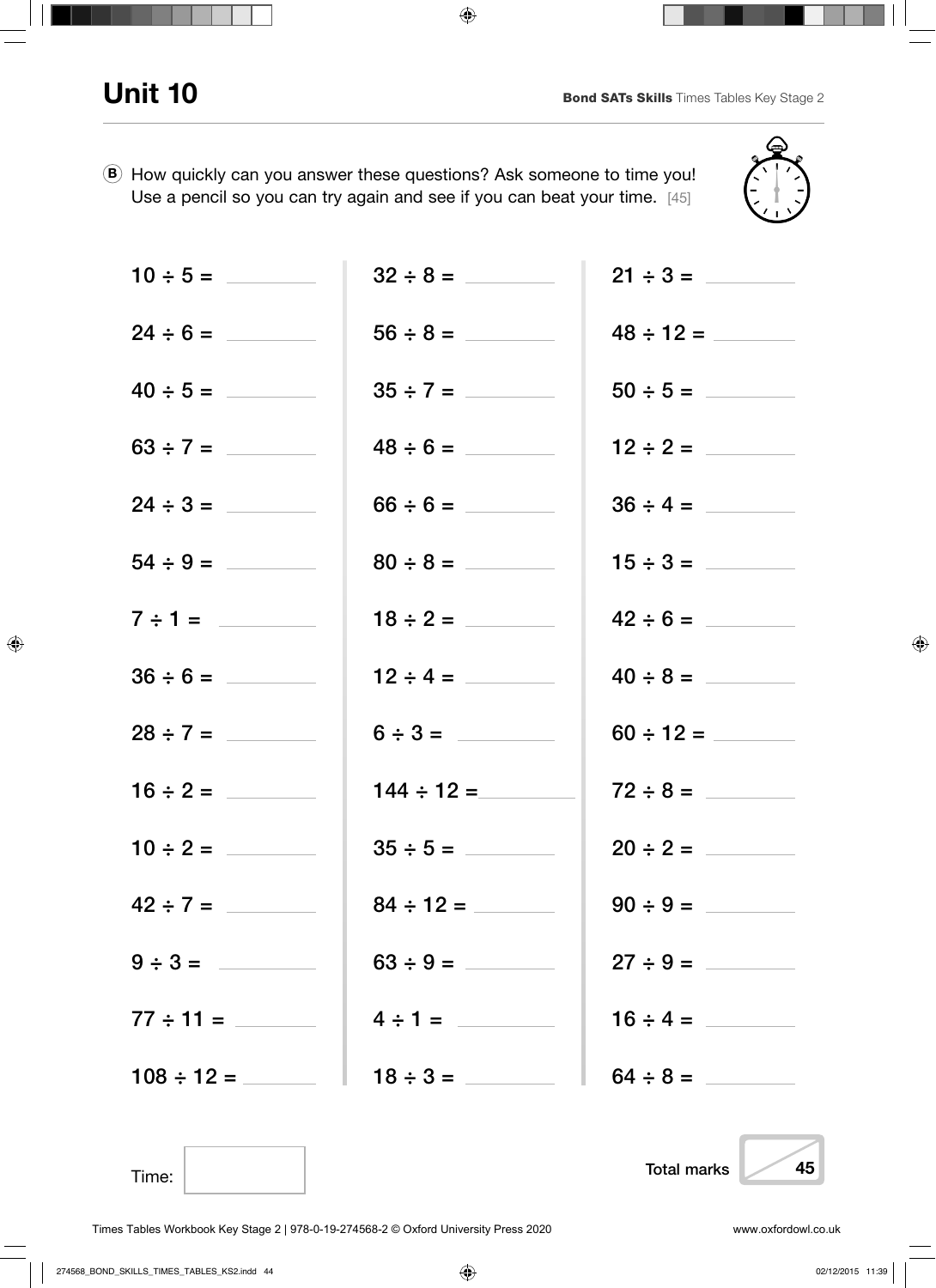Time:



|                |                | $44 \div 11 =$  |
|----------------|----------------|-----------------|
| $3 \times 8 =$ | $45 \div 9 =$  | $9 \times 7 =$  |
|                | $7 \times 7 =$ | $2^2 =$         |
|                | $24 \div 3 =$  | $9 \times 4 =$  |
|                |                | $8 \times 11 =$ |
| $3^2 =$        | $28 \div 4 =$  | $72 \div 8 =$   |
|                | $5^2 =$        | $30 \div 6 =$   |
| $8 \times 8 =$ |                |                 |
|                | $9 \div 1 =$   | $7 \times 6 =$  |
|                | $5 \times 7 =$ | $15 \div 3 =$   |
|                | $99 \div 9 =$  | $8 \times 2 =$  |
| $6 \times 3 =$ | $4 \times 7 =$ |                 |
| $48 \div 8 =$  | $6 \times 7 =$ | $9 \times 2 =$  |
| $4^2 =$        |                |                 |
| $25 \div 5 =$  |                |                 |



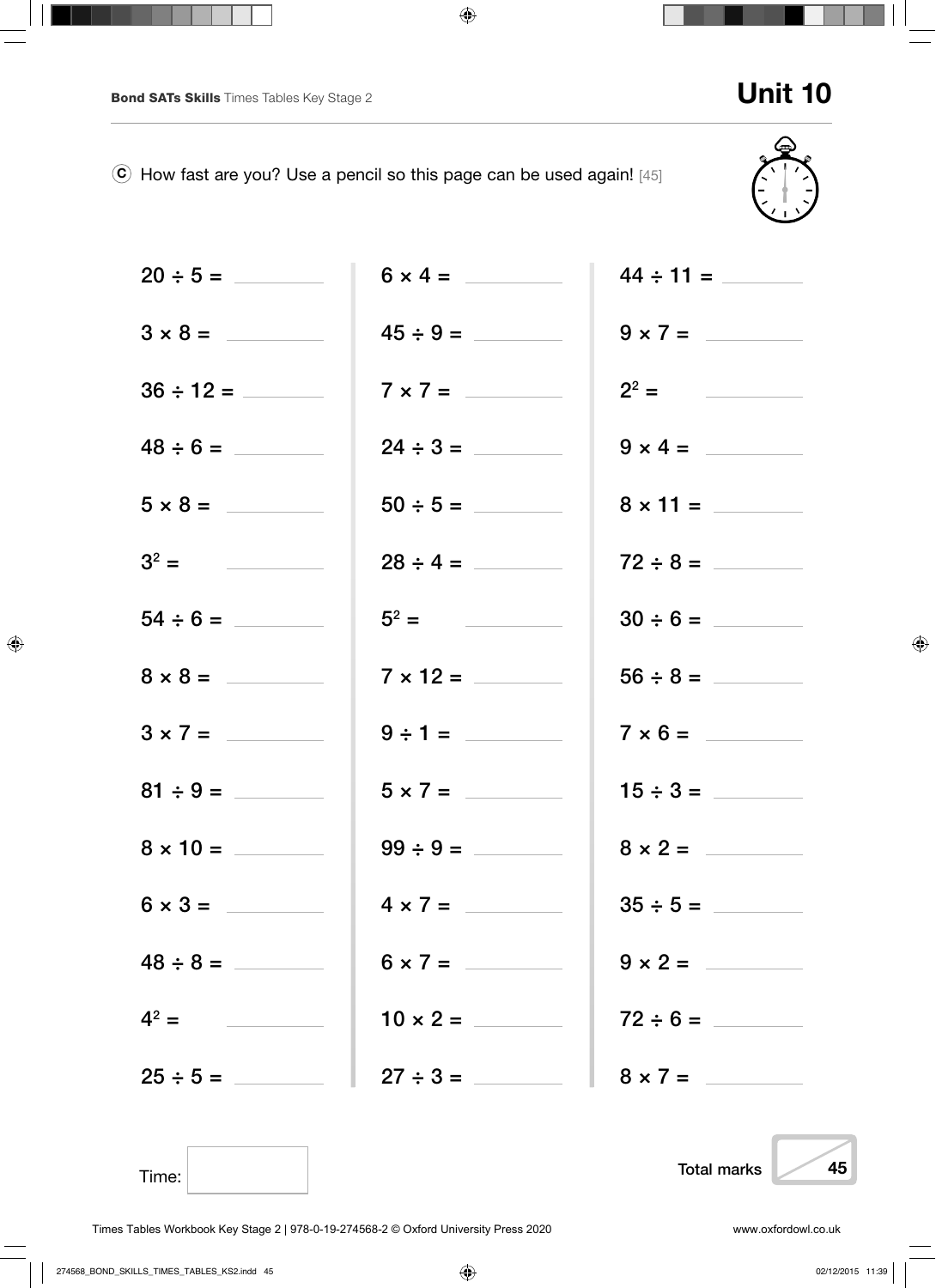D Are you getting quicker? [45]



| $2^2 =$         |                                  | $9 \times 6 =$                                                                                                                                                            |
|-----------------|----------------------------------|---------------------------------------------------------------------------------------------------------------------------------------------------------------------------|
| $3 \times 11 =$ | $4^3 = \underline{\hspace{1cm}}$ | $45 \div 9 =$                                                                                                                                                             |
|                 |                                  | $3^3 =$                                                                                                                                                                   |
|                 | $7 \times 5 =$                   | $24 \div 3 =$                                                                                                                                                             |
|                 | $4 \times 6 =$                   | $48 \div 4 =$                                                                                                                                                             |
| $7 \times 4 =$  |                                  | $7 \times 6 =$                                                                                                                                                            |
| $8 \times 7 =$  | $12 \times 2 =$                  | $18 \div 9 =$                                                                                                                                                             |
| $8 \div 1 =$    | $5^2 =$                          | $4 \times 7 =$                                                                                                                                                            |
|                 | $14 \div 7 =$                    | $48 \div 8 =$                                                                                                                                                             |
| $9 \times 7 =$  |                                  | $49 \div 7 =$                                                                                                                                                             |
|                 | $36 \div 4 =$                    | $4 \times 10 =$                                                                                                                                                           |
| $3^2 =$         |                                  | $15 \div 3 =$                                                                                                                                                             |
| $27 \div 3 =$   | $20 \div 2 =$                    | $5^3 =$<br>$\label{eq:2.1} \frac{1}{\sqrt{2\pi}}\left(\frac{1}{\sqrt{2\pi}}\right)^{1/2}\left(\frac{1}{\sqrt{2\pi}}\right)^{1/2}\left(\frac{1}{\sqrt{2\pi}}\right)^{1/2}$ |
|                 |                                  | $36 \div 12 =$                                                                                                                                                            |
| $80 \div 8 =$   | $9 \times 9 =$                   | $6 \times 9 =$                                                                                                                                                            |
|                 |                                  |                                                                                                                                                                           |

Time:

Total marks 45